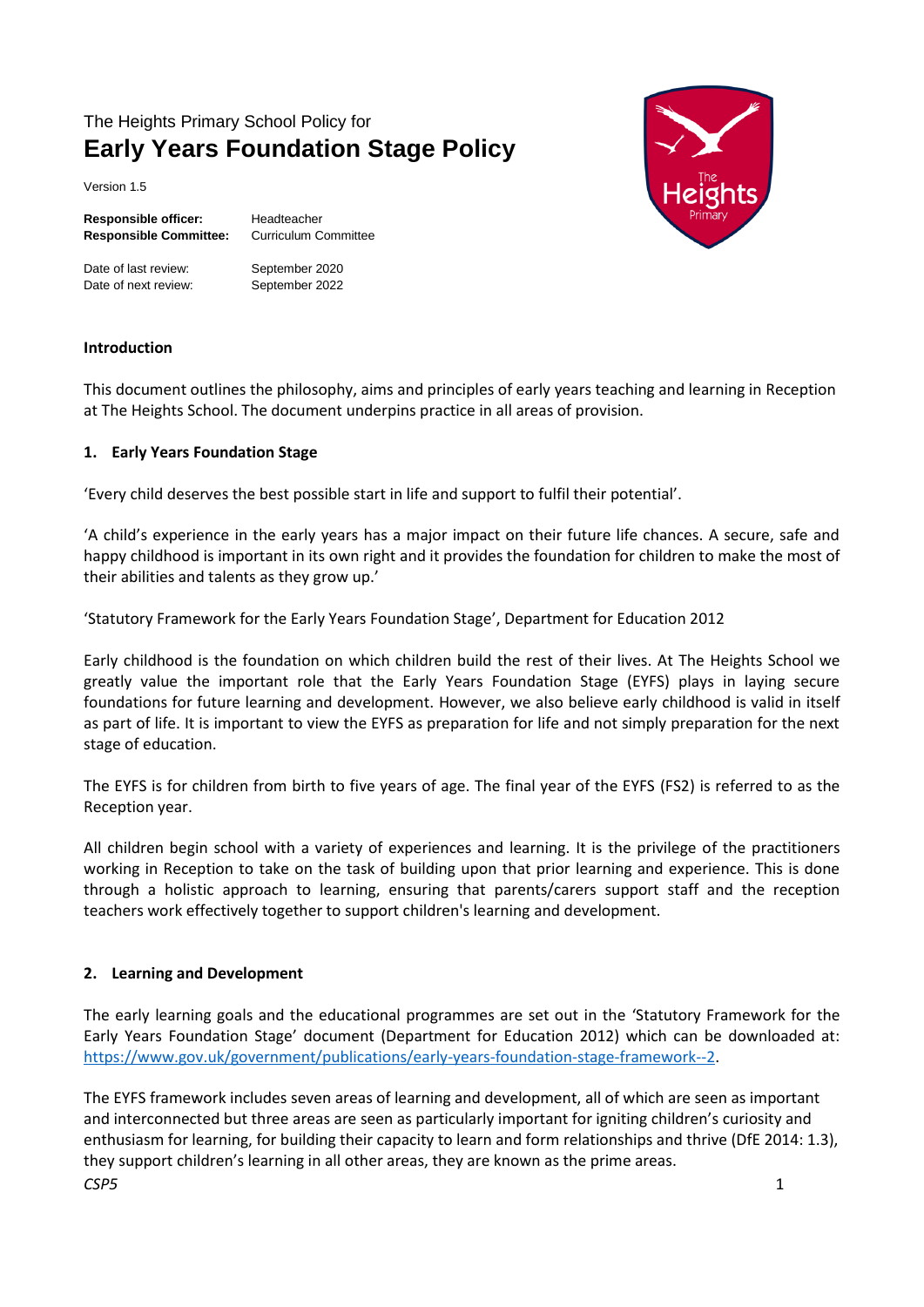The prime areas are;

- **Communication and Language**  Listening and Attention, Understanding and Speaking
- **Physical Development**  Moving and Handling and Self care
- **Personal, Social and Emotional Development**  Making relationships, Managing feelings and behaviour and Self-confidence and Self-awareness

The specific areas of learning develop essential skills and knowledge for children to participate successfully in society. The specific areas are;

- **Literacy**  Reading and Writing
- **Mathematics**  Numbers and Space, Shape and Measures
- **Understanding the World**  People and communities, The world and Technology
- **Expressive Arts and Design**  Exploring and using media and materials and Being Imaginative

## Characteristics of Effective Learning

The EYFS also includes the characteristics of effective teaching and learning. The Nursery and Reception teachers plan activities within the Nursery and Reception classrooms with these in mind. They highlight the importance of a child's attitude to learning and their ability to play, explore and think critically about the world around them.

The three characteristics are;

- **Playing and Exploring**  children investigate and experience things, and 'have a go'
- **Active Learning**  children concentrate and keep on trying if they encounter difficulties, and enjoy achievements
- **Creating and Thinking Critically**  children have and develop their own ideas, make links between ideas, and develop strategies for doing things.

## **Teaching strategies**

We ensure there is a balance of adult led and child initiated activities across the day. Although much of the time is spent with children self-selecting tasks, the interaction between the adult and child is essential as the adult's response to children builds understanding and therefore guides new learning. The adult's role is to continually model, demonstrate and question what the child is doing. In some cases, the adult will ask a child to come and complete a learning activity with them; at other times they will participate in a child initiated learning, extending it where possible.

By the summer term in Reception the children will experience many more adult directed tasks as they prepare for their transition to year 1.

## **Play**

Learning through play is an important part of our Early Years classrooms. We believe children learn best from activities and experiences that interest and inspire them. Using children's interests as a starting point, we provide children with stimulating, active play experiences in which they can explore and develop their learning to help them make sense of the world. They have opportunities through their play to think creatively and critically alongside other children as well as on their own. They are able to practice skills, build upon and revisit prior learning and experience at their own level and pace. Play gives our children the opportunity to pursue their own interests and inspire those around them. The children learn to adapt, negotiate, communicate, discuss, investigate and ask questions. We believe it is important that adults take an active role in child initiated play through observing, modelling, facilitating and extending their play.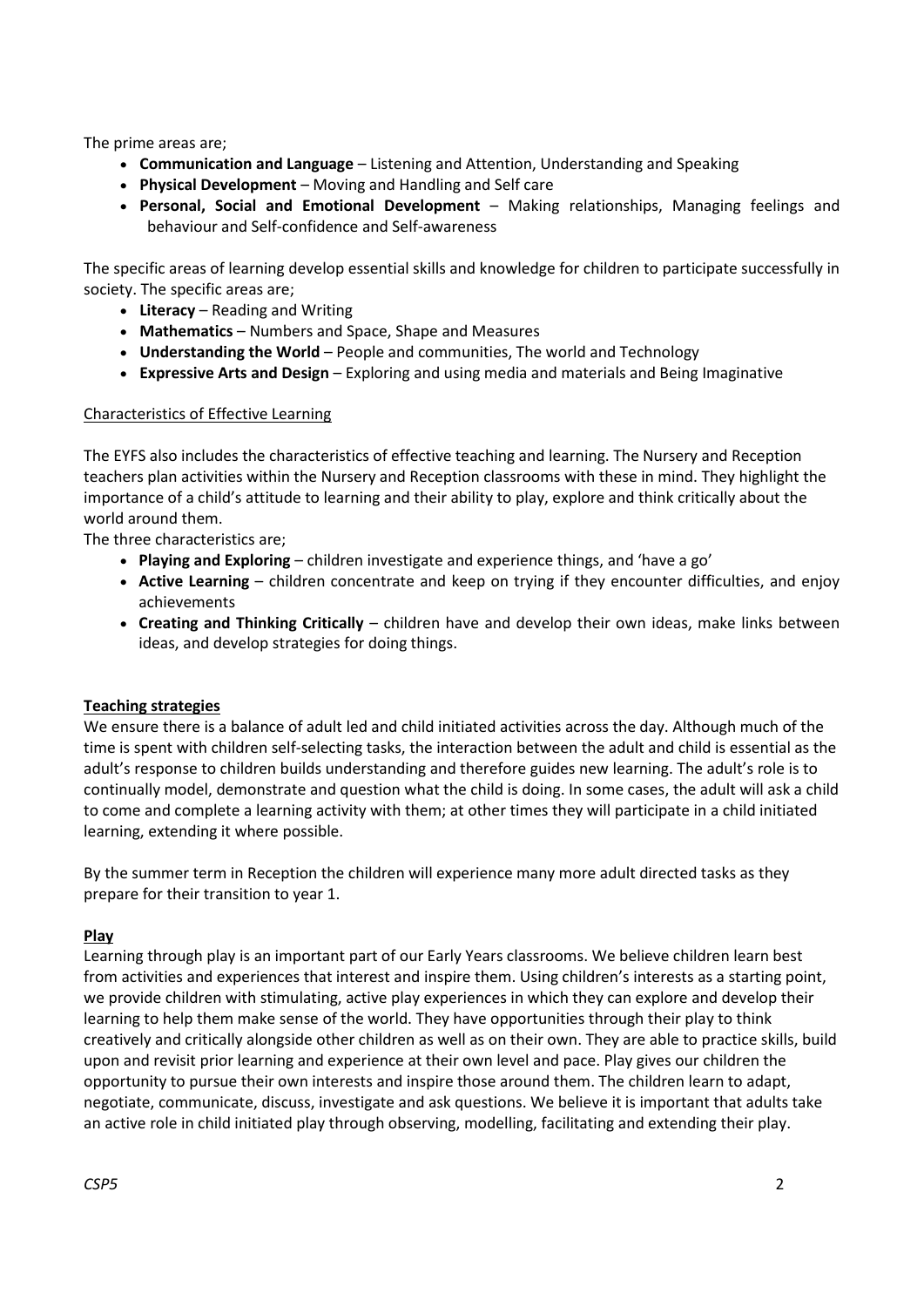Getting the balance right between child initiated play, which is controlled, and adult led activities is very important to us.

#### **Teaching**

As part of the children's learning experiences we include adult led activities for children. These are particularly important in helping children to learn specific skills and knowledge and it is often through children's play that we see how much of this learning children have understood and taken on.

Each day we follow a timetable with set routines in place. We set aside times each day when the children come together to be taught in the more traditional sense, gathered together on the carpet as a class or as part of groups of various sizes. In these slots we focus on our topic work, maths, literacy, phonics, PSHE and stories. These sessions help to develop vital habits of learning: learning as a group, listening to the teacher, taking turns to answer, sitting still etc.

Reading and story play an important part of the day. We want to make sure our children have a love of books and will leave the EYFS with a bank of stories they know well, both traditional and modern classics. We make sure there is always time for whole class story at the end of the day but also that there are many opportunities to enjoy books at other times. Every child is given their own book bag and has a designated day when they will have a group guided reading session.

Learning behaviours are explicitly taught and the children are introduced to 'The Heights Characters':

- -Percy the Persevering Penguin
- -Remy the Reflective Raven
- -Sonny the Caring Meerkat
- -Edgar the Independent Eagle

## **3. Planning**

Good planning is the key to making children's learning effective, exciting, varied and progressive. Effective learning builds on and extends what children know and can already do. Our planning shows how the principles of the EYFS are put into practice and is always informed by observations we have made of the children, in order to understand and consider their current interests, development and learning needs. All practitioners who work in reception at the Heights are involved in this effective process.

There are three stages of planning the curriculum:

#### *Long Term Planning*

We have created a framework, which gives structure and coherence to the curriculum. The scheme of work consists of 3 very broad termly topics which provide the vehicle for delivering the Early Learning Goals and Educational programme. These topics are relevant to the needs of our children and also enable us to deliver a creative and balanced curriculum.

Term Topics:

Autumn - All About Me Spring - Journeys Summer - Animals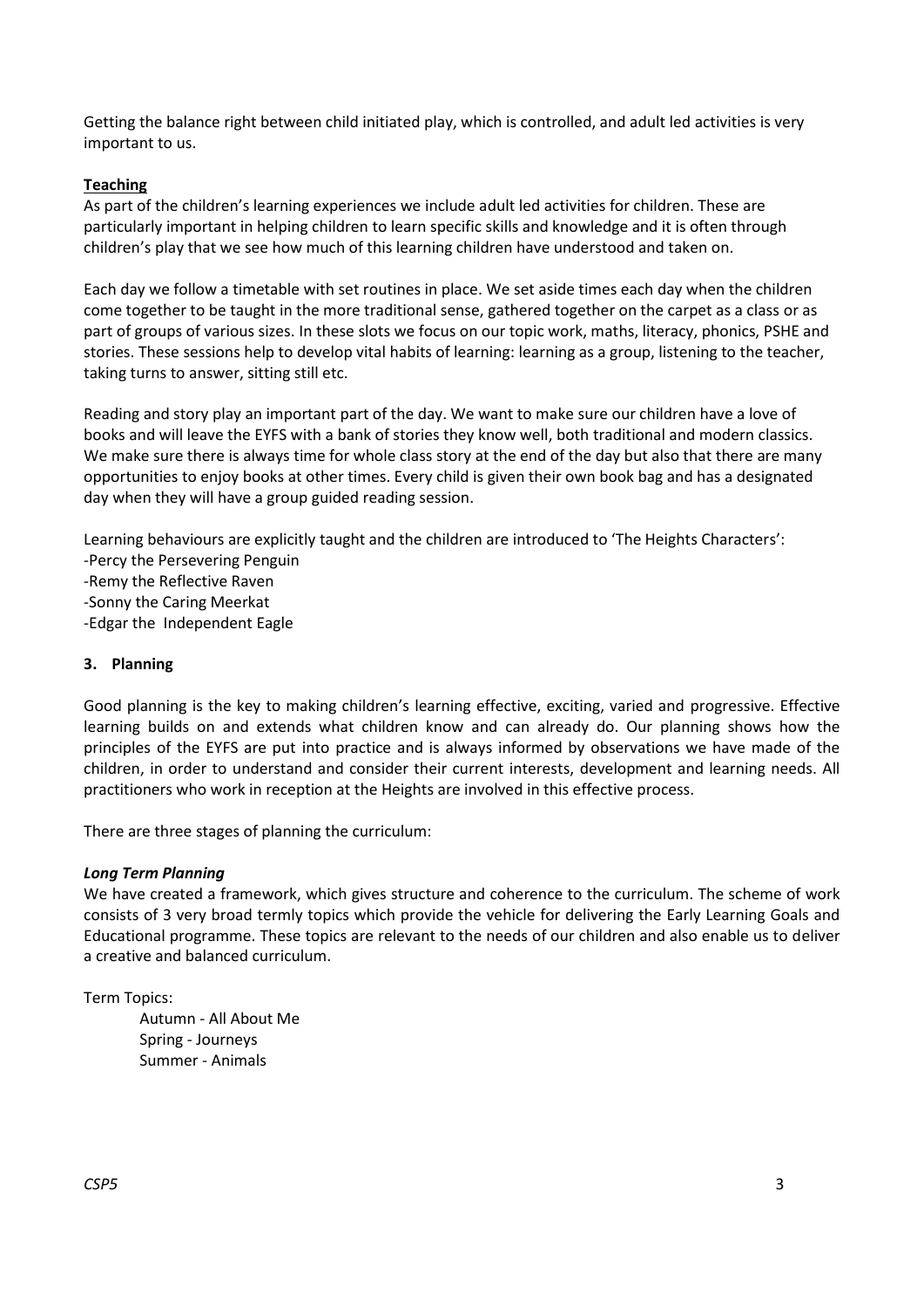#### *Medium Term Planning*

We address particular aspects of the curriculum in more detail for each term. We include links between areas of learning and development and opportunities for IT. Learning objectives, assessment opportunities, and activities and experiences for each area of learning and development are identified.

#### *Short Term Planning*

We identify specific learning objectives, following the early learning goals and ensure that activities are differentiated and adults and resources are carefully deployed to meet the learning needs of all the children on a weekly and day-to-day basis. This allows for flexibility in response to individual children's needs and interests and for revision and modification, informed by on-going observational teacher assessment. This planning format is consistent with the principles of Assessment for learning.

A weekly overview (Parent Planner) is sent to Parents every week and also made available on the school website.

#### **4. Staffing and Organisation**

There are two Reception classes at The Heights with a maximum of twenty-five children in each class. There is a ratio of one teacher per class supported by three TAs across the two classes. The staff work as a team and meet formally at least once a week in order to plan effective provision, prepare resources and review assessments for the Reception Classes.

The Reception classes and outdoor areas have different learning zones including role play areas, literary areas, creative areas and book areas. The areas and resources are clearly labelled ensuring that children can access them easily and at all times during the day.

At The Heights we engage in ongoing professional development to improve our teaching skills, knowledge and understanding. All practitioners are encouraged to participate in local authority courses, in-service and local partnership group training. Practitioners also conduct and attend in house training and disseminate new initiatives, ideas and teaching methods to colleagues.

## **5. Assessment, Recording and Monitoring**

Assessment is an essential part of the learning and development of children in the EYFS. It involves practitioners observing children to understand their level of development, interests and learning styles, and to then plan their next steps.

At The Heights we adhere to the principles of assessment of and assessment for learning. We analyse and review what we know about each child's development and learning, and then make informed decisions about the child's progress. This enables us to plan the next steps to meet their development and learning needs. All practitioners who interact with the child contribute to the assessment process. The children are also encouraged to assess their own learning.

#### *Formative Assessment*

This type of assessment informs everyday planning and is based on on-going observational assessment of each child's achievements, interests and learning styles. Formative assessment may take the form of anecdotal observations, focused observations recorded on group assessment sheets, other focused assessments e.g. sound/number and high frequency words, annotated examples of work, photographs, and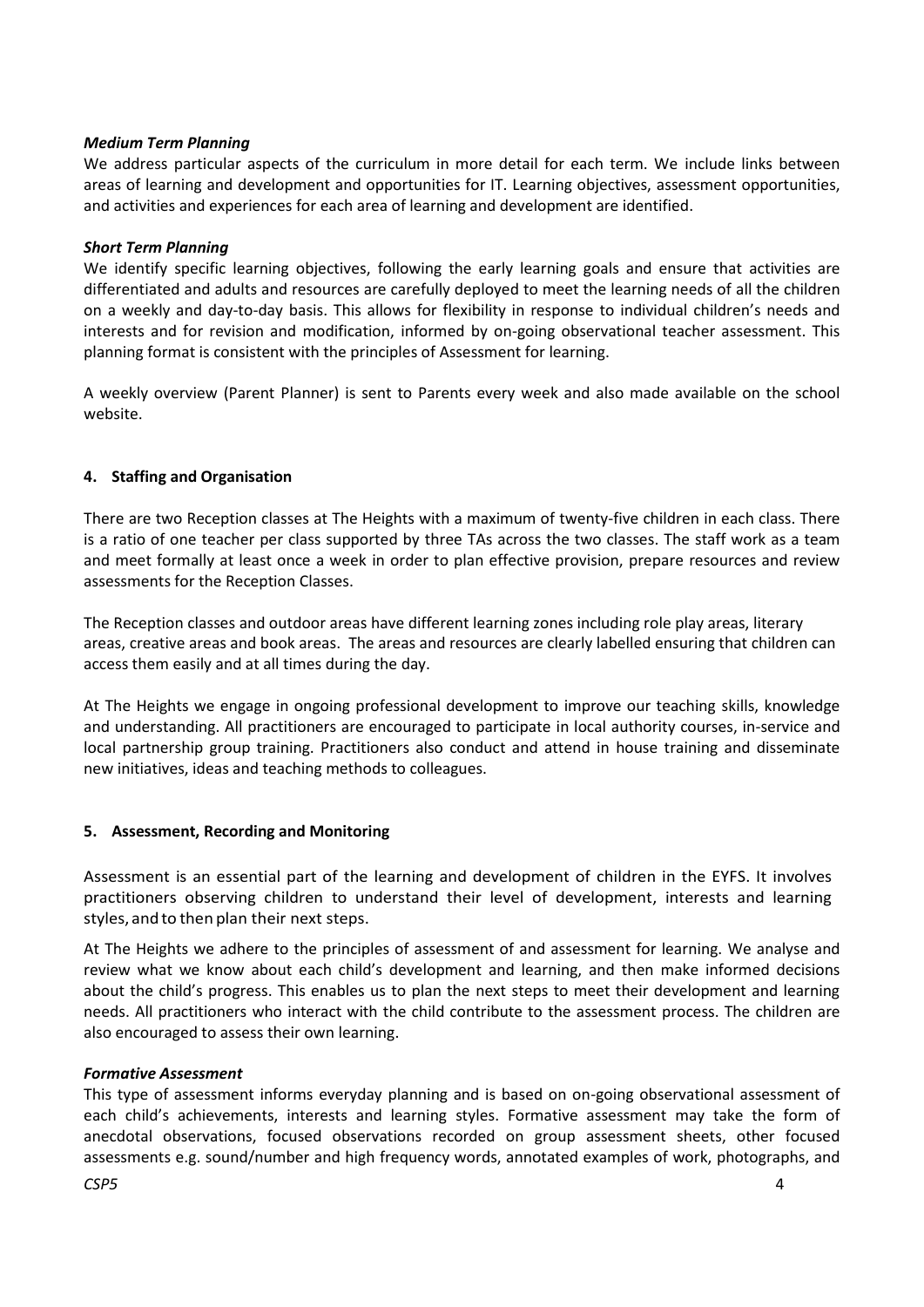information from parents. Parents have the opportunity to view and contribute to their child's learning and development records via our online tracking system – Tapestry

#### *Summative Assessment*

The children are assessed on entry and at the end of the Reception year. During the year the children are also assessed against the Development Matters Statements. These statements will be used throughout the year as a guide to making 'best fit' judgements about the overall progress a child is making. The child's learning and development is compared with a band of descriptors. This information is recorded in the school's online assessment and reporting system supported by photos and examples of children's work and staff's observational comments.

At the end of the Reception Year, summative judgements are made against the 17 Early Learning Goals (ELG). Children's development within each ELG is judged either **emerging** (1), **expected** (2) or **exceeding** (3). This information is communicated to parents and carers in each child's end of year report.

Staff participate in in-house and local partnership group moderation meetings. This provides an external quality assurance and validation of our teacher assessments.

For further information, see the Assessment Policy.

The quality of the taught curriculum is monitored by the Headteacher and Deputy Headteacher in school through lesson observations, pupil interviews, planning and scrutiny of work. The Teaching and learning across the foundation stage is monitored each year and the EYFS Profile data is analysed with the Head teacher and Deputy Headteacher.

#### **6. The Learning Environment**

We aim to create an attractive, welcoming and stimulating learning environment which will encourage children to explore, investigate and learn through first hand experience. We also aim to make it a place where children feel secure and confident and are challenged to develop their independence.

Activities are planned for both the inside and outside at various points during the day; children have the freedom to move between the indoor and outdoor classroom throughout the school day. The learning environment is divided into a variety of different areas: role play, book corner, mark making, maths challenge, topic display table, IT, creative area, play dough, sand, water, outside, construction, small world and puzzles. These areas are carefully arranged to encourage quiet areas and more active areas within the learning environment. The children also have structured music sessions and the opportunity to sing in the music sessions and assemblies.

The outdoor area is an important part of the classroom with many children choosing to learn outside at different times of the day. We try to ensure that the range of activities outside reflects the different curriculum areas, and includes maths, reading, construction, art and small world areas. There is a partly covered outdoor area which is used to support the children's learning, and areas where the children can dig, explore and play in the mud kitchen and on bikes and trikes.

Children are encouraged to become independent, curious learners and to take some responsibility for initiating their own lines of enquiry and investigation, demonstrating a 'can do' attitude.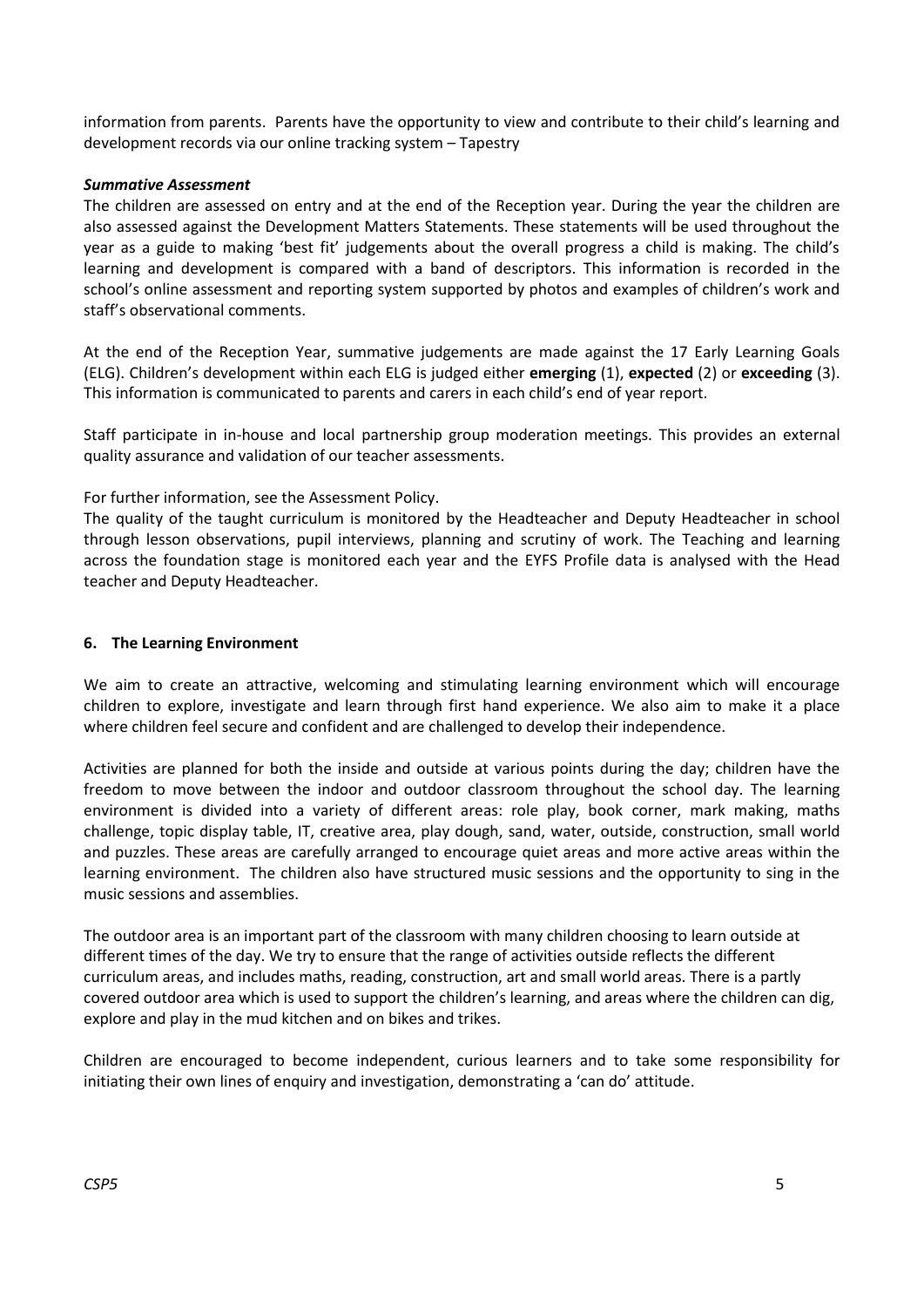#### **7. Liaison with pre-school settings and induction**

At the Heights we have close links with the different local Pre-Schools and Nurseries. The Reception and Pre-School teachers meet to discuss assessment and induction issues. We are continually looking at ways to further develop our transition from pre-school to school in addition to visits to pre-school settings.

A meeting for parents is held by the Deputy Headteacher and Reception Teachers during the Summer Term prior to entry, to introduce parents/carers to the school and Reception procedures. Through this meeting the school's expectations and routines are communicated. The induction process and Reception curriculum are also introduced. Parents/Carers have the opportunity to meet the class teachers and to visit the Reception classrooms. Parents/Carers are given a Welcome to Reception brochure and a school prospectus which outlines the Reception curriculum and school routines, along with other important information.

During the summer term, all prospective Reception children are invited to visit the school and their classroom for a two-hour introductory session. The Reception teachers offer home visits to all parents, to enable them to meet the new pupils on 'home ground'. This gives parents a confidential and informal visit in which to voice any concerns they may have about their child. Children and their families are also invited to different whole school Summer events. Transfer records from all Pre-School settings inform Reception practitioners about the new intake.

This allows:

- Children to adjust and feel secure in their new environment
- The practitioners to get to know the children individually and establish good relationships and the Reception teacher to carry out baseline assessments.

## **8. Reception to Year 1 Transition**

Reception and Year 1 teachers work together to make the transition from the Early Years Foundation Stage to Key Stage 1 as smooth as possible. See School Transition Policy.

## **9. Home/School Links**

We recognise that parents/carers are the child's first and most enduring educators. When parents/carers and practitioners work together in early years settings, the results have a positive impact on the child's development. A successful partnership needs to be a two-way flow of information, knowledge and expertise. We aim to develop this by:

- Outlining the reception curriculum to parents/carers during the new parents meeting in July, to enable them to understand the value of supporting their child's learning at home.
- Sending home a weekly Parent Planner informing parents of what pupils do on a weekly basis.
- Sending home a termly topic letter, informing parents/carers of the learning that will be taking place at school, with suggestions of the types of activities that could be carried out at home to support that learning.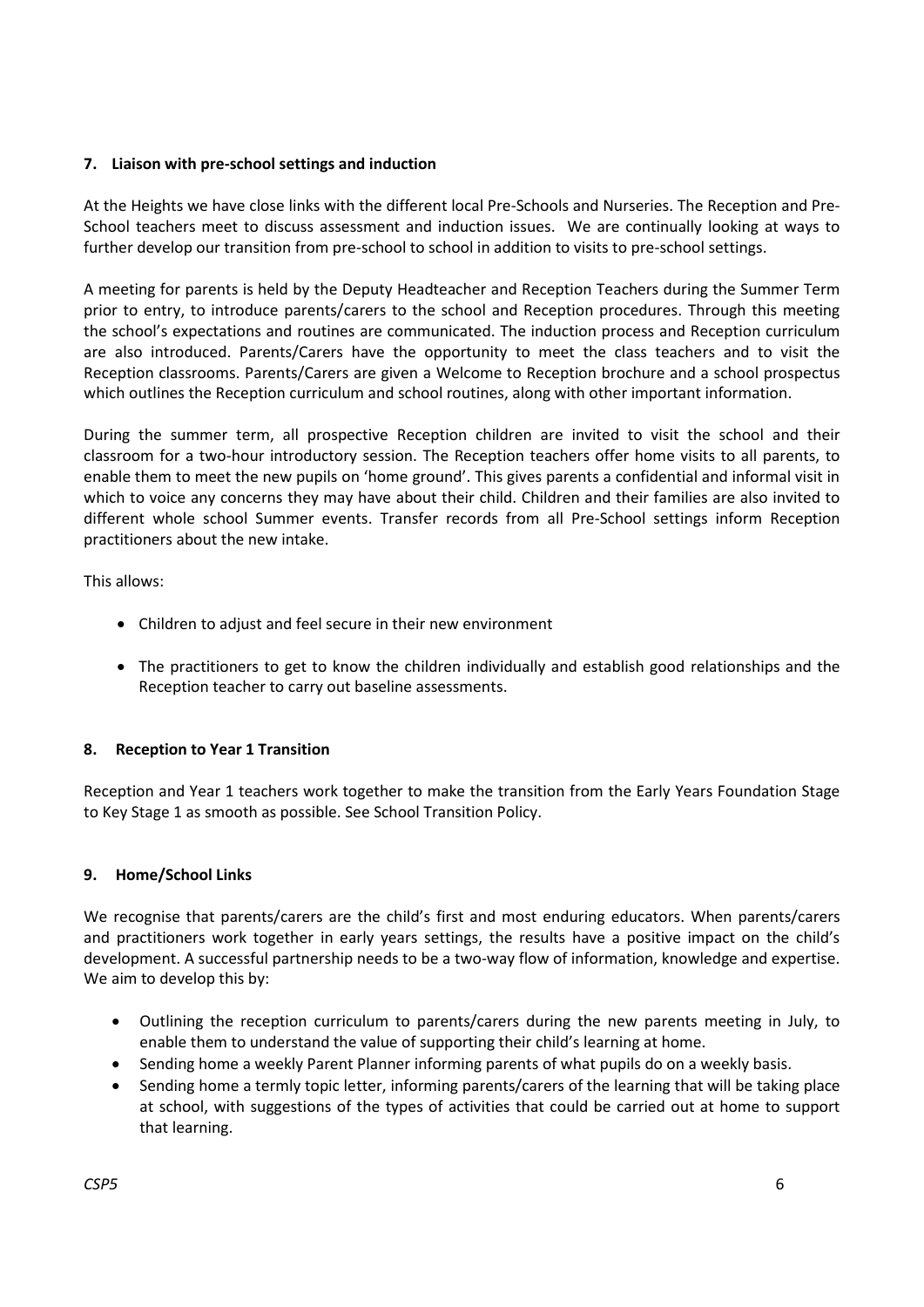- Holding parent/carer class visits to outline the Phonics programme and the reception curriculum and to provide an opportunity for asking questions.
- Operating an 'open door' policy, whereby parents/carers can come and discuss concerns and developments in an informal manner inviting parents/ carers to help in the reception class and to accompany children on school visits.
- Encouraging parents/carers to listen to their child read each night and to comment on reading progress in a home/school reading diary.
- Encouraging relevant learning activities to be continued at home and ensuring that experiences at home are used to develop learning in school.
- Discussing children's individual targets with parents/carers at termly parents' consultation evenings.
- Providing parents with overviews of the weekly plans.
- Providing an annual report to parents/carers summarising their child's progress and attainment throughout the year.

## **10. Equal Opportunities**

At The Heights we aim to provide all pupils, regardless of ethnicity, culture, religion, home language, family background, learning difficulties, disabilities, gender or ability, equal access to all aspects of school life and work to ensure that every child is valued fully as an individual. Practitioners, as role models, are aware of the influence of adults in promoting positive attitudes and use that influence to challenge stereotypical ideas.

For further information see Equal Opportunities Policy.

## **11. Inclusion**

Children with special educational needs will be given support as appropriate to enable them to access the curriculum fully. This includes children that are more able, and those with specific learning difficulties and disabilities.

Provision Maps identify targets in specific areas of learning for those children who require additional support, in line with the school's Special Educational Needs Policy and Local Offer. The Reception teachers will discuss these targets with the children and their parents/carers. Progress is monitored and reviewed every term.

For further information see Special Educational Needs Policy and Challenge and Achievement for All Policy.

These policies will be reviewed as and when needed but at least every two years.

## **12. Health & safety and safeguarding**

Children learn best when they are healthy, safe and secure, when their individual needs are met, and when they have positive relationships with the adults caring for them. We follow the safeguarding and welfare requirements detailed in the Early Years Foundation Stage Statutory Guidance (2014) https:/[/www.gov.uk/government/uploads/system/uploads/attachment\\_data/file/299391/DFE-](http://www.gov.uk/government/uploads/system/uploads/attachment_data/file/299391/DFE-) 00337- 2014.pdf and there is a section in our school Safeguarding Policy that directly refers to practice in the EYFS. It is important to note that members of staff do not use their mobile phones or personal handset devices in the classroom and are prohibited from taking photographs with their personal handsets. This is in line with